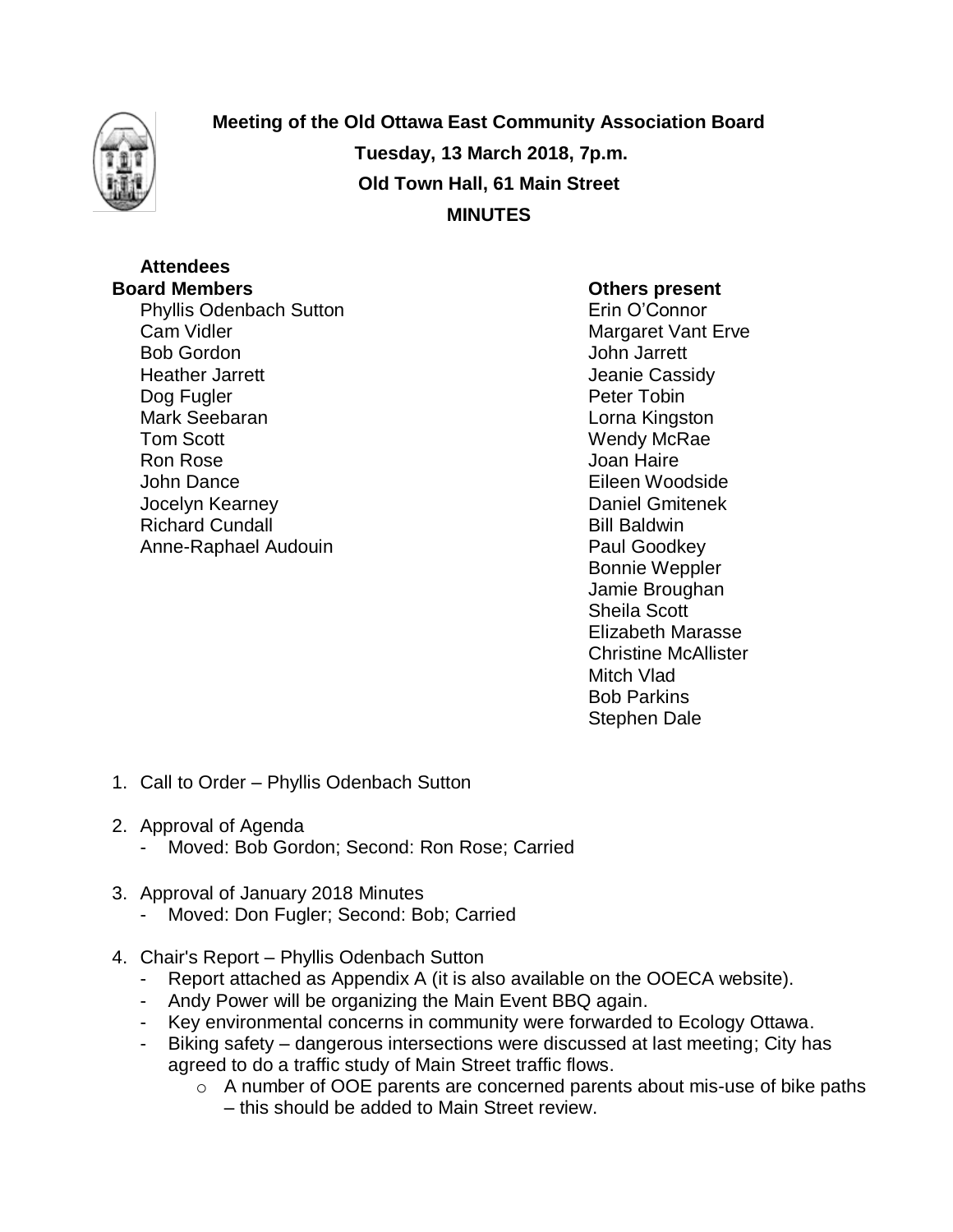- The final installment of the Prime Ministers Book Club will take place on March 26; the theme will be "Blue Thunder" – about conservative prime ministers post-WWI.
- On February 26 the OCSB posted on its website its plans to partner with the "Footy 7s" Soccer Club to install artificial turf at the Immaculata sports field, along with new fencing and lighting.
	- o The new fencing would block the pathway at Glenora to stop people from cutting across field.
	- o Members of the community have raised a number of concerns with this proposal:
		- **Drainage impact (though City will require a drainage plan)**
		- **E** Lighting (City lighting rules will also apply)
		- **Parking**
		- **Elimination of free public access to field and track**
		- Use of public lands
		- **Available greenspace in the community**
	- $\circ$  From school's perspective, not only would they get an extra six weeks on the field in both spring and fall under this plan, it will also help to curb use of the field by dog owners who don't pick up after their pets, as well as unwanted cut-through traffic.
	- $\circ$  In Q&A, various other concerns were raised, including the following:
		- Limited access to field (only at the school)
		- **Lack of transparency**
		- **Traffic on Echo Drive**
		- **Off-gassing & other environmental impacts**
		- **Field maintenance**
	- $\circ$  In Q&A, there was some discussion of the benefits of the proposal as well (e.g., safety).
- 5. Councillor's Report David Chernushenko
	- The Councillor instructed the Immaculata principal, OCSB and Footy 7s to engage with the community ASAP as soon as he heard of the proposal; in addition to the lack of transparency, the Councillor is concerned with the off-gassing issue.
	- Main Street study comments suggest that it is working well.
	- City Transportation Committee due to the Nicholas street bridge replacement, over a couple of evenings and a weekend, there will be a significant detour through OOE.
	- The Councillor would like the City to study green space/park access, looking at typical amounts in similar urban areas.
	- In Q&A the Councillor indicated that the traffic study for Main Street would consider the timing of the lights at Main and Hawthorne vis-à-vis Lees traffic flow; and that the Immaculata proposal does not constitute a change of use requiring City approval, but he will look into whether greater scrutiny for these types of changes should be required in the future.
- 6. Dogs in parks Margaret Vant Erve
	- Presentation attached as Appendix B.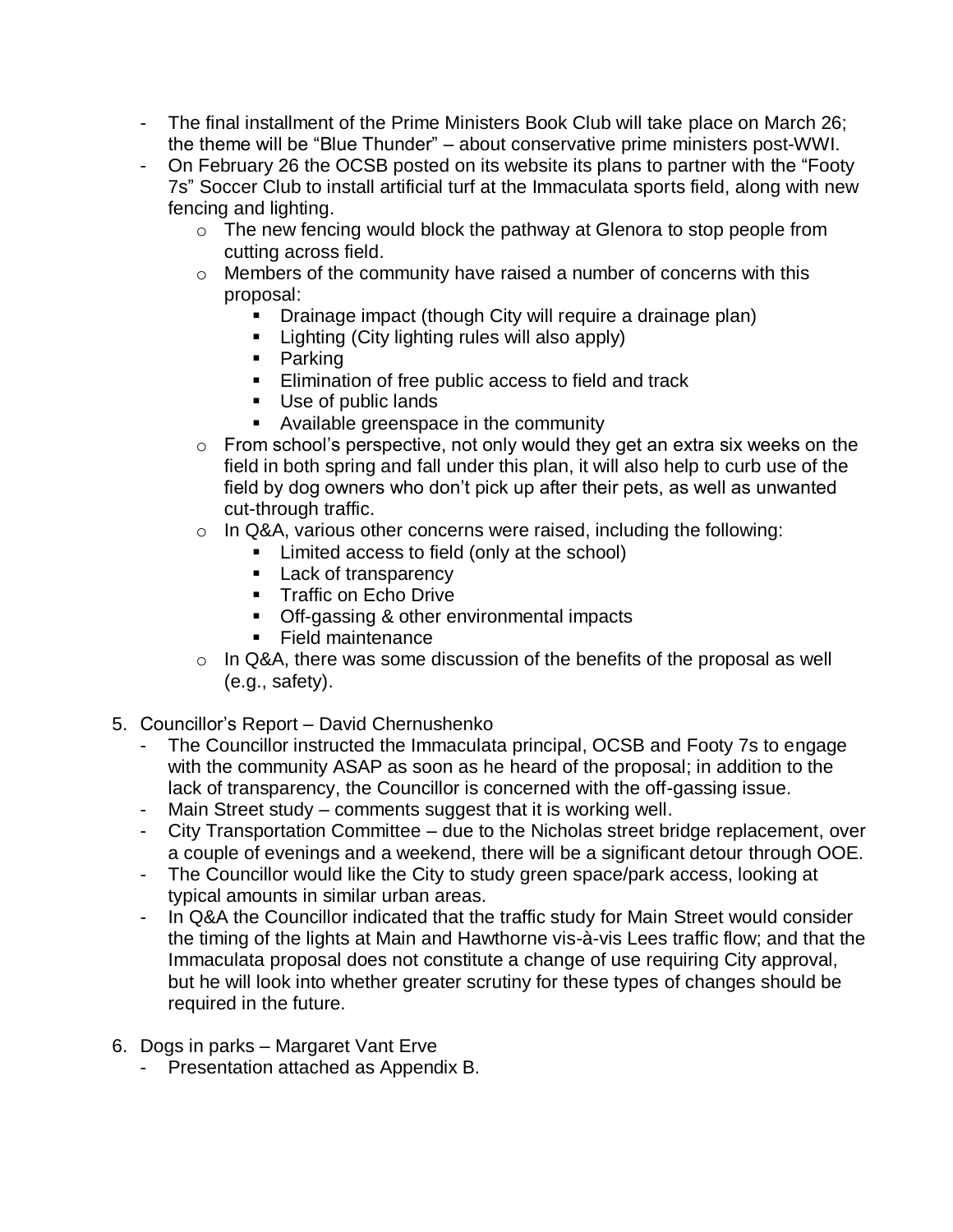- OOE dog owners used to use field behind the Oblates for dog-walking but with the Greystone development of that land, dog owners are now looking for other green space to use.
- "Responsible Dogs of Canada" is a group of dog owners that has formed to advocate for a dog-friendly society.
- Seeking new by-laws that will support the presence of dogs in the community.
- OOE has a dearth of dog parks as compared to Glebe, OOS and Sandy Hill.
- Working on proposal with Ian Grabina for dogs in Springhurst and Brantwood Parks, which will be posted for community consultation in April.
	- o Proposed Springhurst Park designation:
		- Dogs on leash on River Pathway
		- Field at 160 Lees: off-leash Nov 1 May 15 and 9pm-9am May 16 October 31 (and, potentially, whenever field is not being by sports teams)
	- o Proposed Brantwood Park designation:
		- Dogs on leash on the pathway from Clegg to end of park
		- Brantwood sports area: same rules as proposed for 160 Lees field
- Designated waste bins for dog waste are needed.
- In Q&A, concerns were expressed about people picking up after dogs at night, when it's hard to see the ground; concerns also expressed about use of Brantwood because CAG does a lot of programming there.
- 7. Treasurer's Report Don Fugler
	- OOECA account balance is \$21,666.90.
- 8. Committee Reports
	- a. Planning Ron Rose
		- $\circ$  Portugese Church development still no response to the community's comments, but apparently the developer is prepared to offer some gesture to the history of the building.
		- $\circ$  Infill strategies there will be a public meeting on March 21 at 5:30pm to look at the results of City's work on infill 1 and infill 2.
		- $\circ$  R4 re-zoning strategy consultation is open for comments until April 9; the Planning Committee is preparing comments on behalf of OOECA.
		- $\circ$  Greystone block 2 Regional wants to build a nine-story building, requiring re-zoning; a consultation will be held (signs to be posted); the Planning Committee is concerned about precedent setting nature of this.
			- These are going to be rental buildings because the condo market was oversaturated (developer believes likely market will be people downsizing).
			- **There will be an opening between the buildings for surface level** parking, which is part of the rationale provided for additional storeys.
			- Regional wants to proceed with construction of these buildings ahead of schedule in order to secure commercial tenants before resuming condo sales.